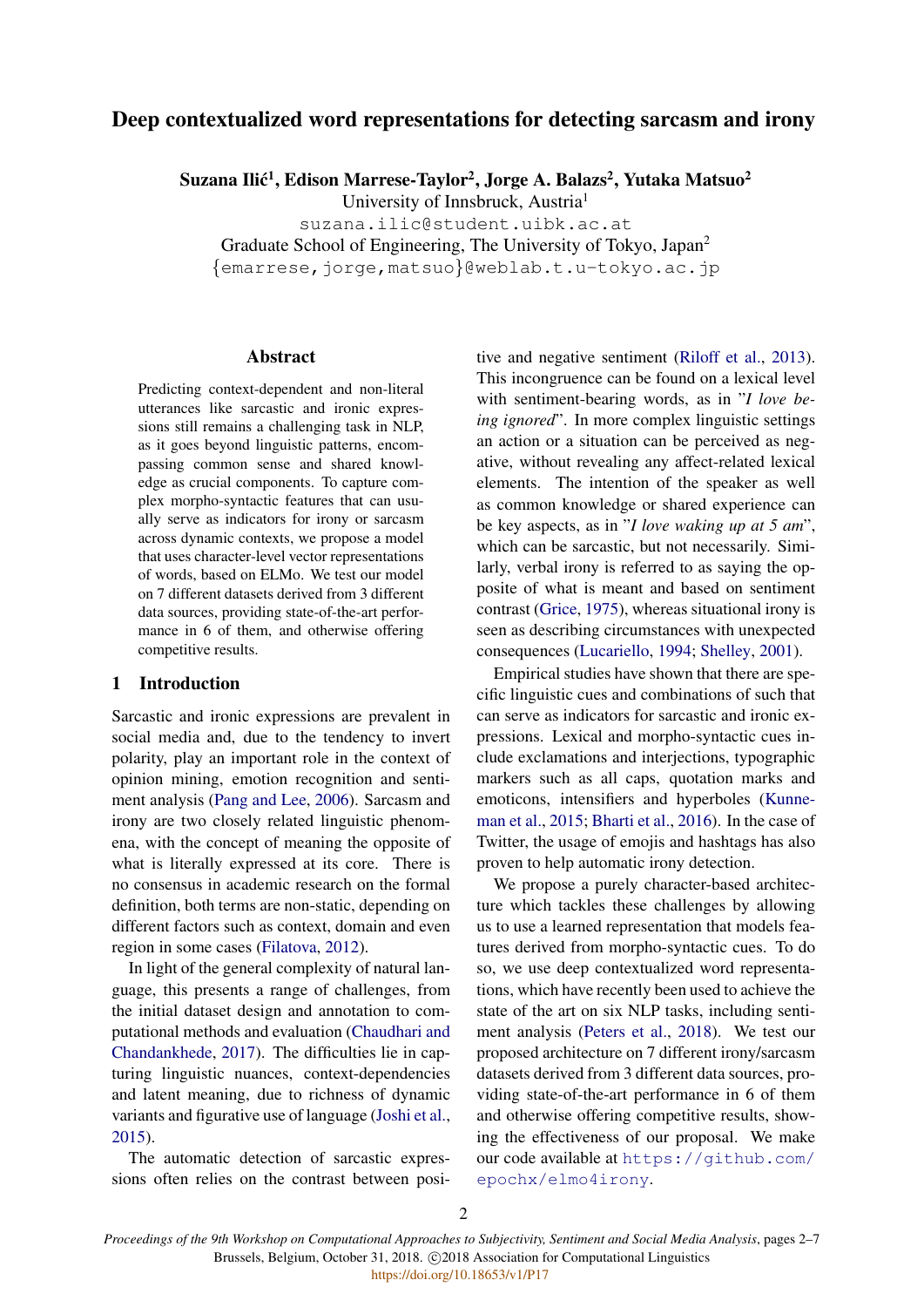#### 2 Related work

Apart from the relevance for industry applications related to sentiment analysis, sarcasm and irony detection has received great traction within the NLP research community, resulting in a variety of methods, shared tasks and benchmark datasets. Computational approaches for the classification task range from rule-based systems [\(Riloff et al.,](#page-4-4) [2013;](#page-4-4) [Bharti et al.,](#page-4-11) [2015\)](#page-4-11) and statistical methods and machine learning algorithms such as Support Vector Machines [\(Joshi et al.,](#page-4-3) [2015;](#page-4-3) [Tungthamthiti](#page-4-12) [et al.,](#page-4-12) [2010\)](#page-4-12), Naive Bayes and Decision Trees [\(Reyes et al.,](#page-4-13) [2013\)](#page-4-13) leveraging extensive feature sets, to deep learning-based approaches. In this context, [Tay et al.](#page-4-14) [\(2018\)](#page-4-14). delivered state-of-theart results by using an intra-attentional component in addition to a recurrent neural network. Previous work such as the one by [Veale](#page-5-0) [\(2016\)](#page-5-0) had proposed a convolutional long-short-term memory network (CNN-LSTM-DNN) that also achieved excellent results. A comprehensive survey on automatic sarcasm detection was done by [Joshi et al.](#page-4-15) [\(2016\)](#page-4-15), while computational irony detection was reviewed by [Wallace](#page-5-1) [\(2015\)](#page-5-1).

Further improvements both in terms of classic and deep models came as a result of the SemEval 2018 Shared Task on Irony in English Tweets [\(Van Hee et al.,](#page-5-2) [2018\)](#page-5-2). The system that achieved the best results was hybrid, namely, a denselyconnected BiLSTM with a multi-task learning strategy, which also makes use of features such as POS tags and lexicons [\(Wu et al.,](#page-5-3) [2018\)](#page-5-3).

#### 3 Proposed Approach

The wide spectrum of linguistic cues that can serve as indicators for sarcastic and ironic expressions has been usually exploited for automatic sarcasm or irony detection by modeling them in the form of binary features in traditional machine learning.

On the other hand, deep models for irony and sarcasm detection, which are currently offer stateof-the-art performance, have exploited sequential neural networks such as LSTMs and GRUs [\(Veale,](#page-5-0) [2016;](#page-5-0) [Zhang et al.,](#page-5-4) [2016\)](#page-5-4) on top of distributed word representations. Recently, in addition to using a sequential model, [Tay et al.](#page-4-14) [\(2018\)](#page-4-14) proposed to use intra-attention to compare elements in a sequence against themselves. This allowed the model to better capture word-to-word level interactions that could also be useful for detecting sarcasm, such as the *incongruity* phenomenon [\(Joshi](#page-4-3)

[et al.,](#page-4-3) [2015\)](#page-4-3). Despite this, all models in the literature rely on word-level representations, which keeps the models from being able to easily capture some of the lexical and morpho-syntactic cues known to denote irony, such as all caps, quotation marks and emoticons, and in Twitter, also emojis and hashtags.

The usage of a purely character-based input would allow us to directly recover and model these features. Consequently, our architecture is based on Embeddings from Language Model or ELMo [\(Peters et al.,](#page-4-10) [2018\)](#page-4-10). The ELMo layer allows to recover a rich 1,024-dimensional dense vector for each word. Using CNNs, each vector is built upon the characters that compose the underlying words. As ELMo also contains a deep bidirectional LSTM on top of this character-derived vectors, each word-level embedding contains contextual information from their surroundings. Concretely, we use a pre-trained ELMo model, obtained using the 1 Billion Word Benchmark which contains about 800M tokens of news crawl data from WMT 2011 [\(Chelba et al.,](#page-4-16) [2014\)](#page-4-16).

Subsequently, the contextualized embeddings are passed on to a BiLSTM with 2,048 hidden units. We aggregate the LSTM hidden states using max-pooling, which in our preliminary experiments offered us better results, and feed the resulting vector to a 2-layer feed-forward network, where each layer has 512 units. The output of this is then fed to the final layer of the model, which performs the binary classification.

## 4 Experimental Setup

We test our proposed approach for binary classification on either sarcasm or irony, on seven benchmark datasets retrieved from different media sources. Below we describe each dataset, please see Table [1](#page-2-0) below for a summary.

Twitter: We use the Twitter dataset provided for the SemEval 2018 Task 3, Irony Detection in English Tweets [\(Van Hee et al.,](#page-5-2) [2018\)](#page-5-2). The dataset was manually annotated using binary labels. We also use the dataset by [Riloff et al.](#page-4-4) [\(2013\)](#page-4-4), which is manually annotated for sarcasm. Finally, we use the dataset by Ptáček et al. [\(2014\)](#page-4-17), who collected a user self-annotated corpus of tweets with the *#sarcasm* hashtag.

Reddit: [Khodak et al.](#page-4-18) [\(2017\)](#page-4-18) collected SARC, a corpus comprising of 600.000 sarcastic comments on Reddit. We use main subset, *SARC 2.0*,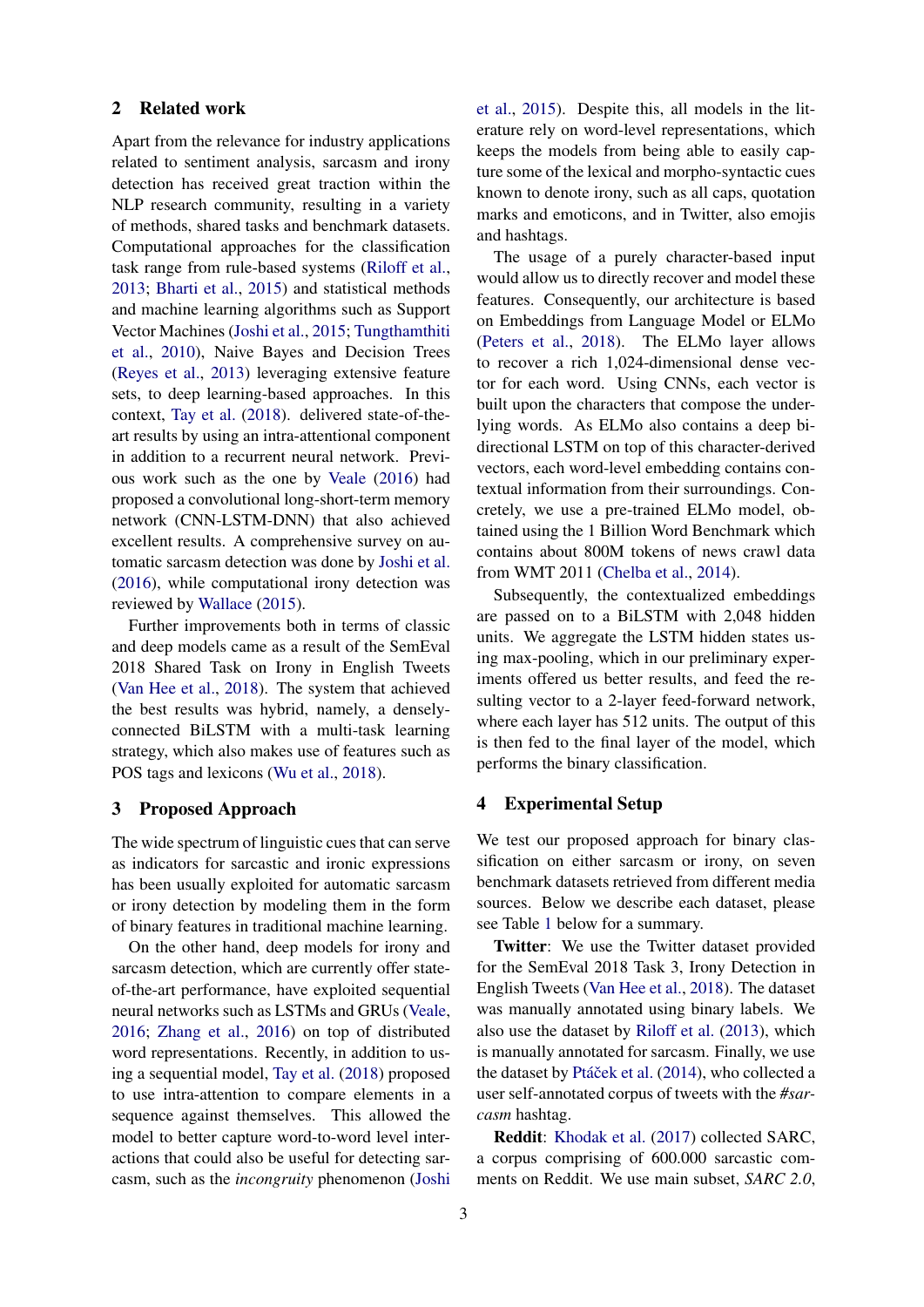| Reference            | <b>Dataset</b>  | <b>Train</b> | <b>Valid</b> | <b>Test</b> | <b>Total</b> | <b>Source</b> |
|----------------------|-----------------|--------------|--------------|-------------|--------------|---------------|
| Van Hee et al., 2018 | SemEval-2018    | 3,067        | 306          | 784         | 3.834        | Twitter       |
| Ptáček et al., 2014  | Ptáček          | 48,007       | 6,858        | 13,717      | 68,582       | Twitter       |
| Riloff et al., 2013  | Riloff          | 1.327        | 189          | 381         | 1.897        | Twitter       |
| Khodak et al., 2017  | <b>SARC 2.0</b> | 205,665      | 51,417       | 64.666      | 321,748      | Reddit        |
| Khodak et al., 2017  | SARC 2.0 pol    | 10.934       | 2.734        | 3.406       | 17,074       | Reddit        |
| Oraby et al., 2016   | $SC-V1$         | 1,396        | 199          | 400         | 1.995        | Dialogues     |
| Oraby et al., 2016   | $SC-V2$         | 3,284        | 469          | 939         | 4,692        | Dialogues     |

<span id="page-2-0"></span>Table 1: Benchmark datasets: Tweets, Reddit posts and online debates for sarcasm and irony detection.

and the political subset, *SARC 2.0 pol*.

Online Dialogues: We utilize the *Sarcasm Corpus V1* (SC-V1) and the *Sarcasm Corpus V2* (SC-V2), which are subsets of the Internet Argument Corpus (IAC). Compared to other datasets in our selection, these differ mainly in text length and structure complexity [\(Oraby et al.,](#page-4-19) [2016\)](#page-4-19).

In Table [1,](#page-2-0) we see a notable difference in terms of size among the Twitter datasets. Given this circumstance, and in light of the findings by [Van Hee](#page-5-2) [et al.](#page-5-2) [\(2018\)](#page-5-2), we are interested in studying how the addition of external soft-annotated data impacts on the performance. Thus, in addition to the datasets introduced before, we use two corpora for augmentation purposes. The first dataset was collected using the Twitter API, targeting tweets with the hashtags *#sarcasm* or *#irony*, resulting on a total of 180,000 and 45,000 tweets respectively. On the other hand, to obtain non-sarcastic and nonironic tweets, we relied on the SemEval 2018 Task 1 dataset [\(Mohammad et al.,](#page-4-20) [2018\)](#page-4-20). To augment each dataset with our external data, we first filter out tweets that are not in English using language guessing systems. We later extract all the hashtags in each target dataset and proceed to augment only using those external tweets that contain any of these hashtags. This allows us to, for each class, add a total of 36,835 tweets for the Ptáček corpus, 8,095 for the Riloff corpus and 26,168 for the SemEval-2018 corpus.

In terms of pre-processing, as in our case the preservation of morphological structures is crucial, the amount of normalization is minimal. Concretely, we forgo stemming or lemmatizing, punctuation removal and lowercasing. We limit ourselves to replacing user mentions and URLs with one generic token respectively. In the case of the SemEval-2018 dataset, an additional step was to remove the hashtags *#sarcasm*, *#irony* and *#not*, as they are the artifacts used for creating the dataset.

For tokenizing, we use a variation of the Twokenizer [\(Gimpel et al.,](#page-4-21) [2011\)](#page-4-21) to better deal with emojis.

Our models are trained using Adam with a learning rate of 0.001 and a decay rate of 0.5 when there is no improvement on the accuracy on the validation set, which we use to select the best models. We also experimented using a slanted triangular learning rate scheme, which was shown by [Howard and Ruder](#page-4-22) [\(2018\)](#page-4-22) to deliver excellent results on several tasks, but in practice we did not obtain significant differences. We experimented with batch sizes of 16, 32 and 64, and dropouts ranging from 0.1 to 0.5. The size of the LSTM hidden layer was fixed to 1,024, based on our preliminary experiments. We do not train the ELMo embeddings, but allow their dropouts to be active during training.

## 5 Results

Table [2](#page-3-0) summarizes our results. For each dataset, the top row denotes our baseline and the second row shows our best comparable model. Rows with FULL models denote our best single model trained with all the development available data, without any other preprocessing other than mentioned in the previous section. In the case of the Twitter datasets, rows indicated as AUG refer to our the models trained using the augmented version of the corresponding datasets.

For the case of the SemEval-2018 dataset we use the best performing model from the Shared Task as a baseline, taken from the task description paper [\(Van Hee et al.,](#page-5-2) [2018\)](#page-5-2). As the winning system is a voting-based ensemble of 10 models, for comparison, we report results using an equivalent setting. For the Riloff, Ptáček, SC-V1 and SC-V2 datasets, our baseline models are taken directly from [Tay et al.](#page-4-14) [\(2018\)](#page-4-14). As their pre-processing includes truncating sentence lengths at 40 and 80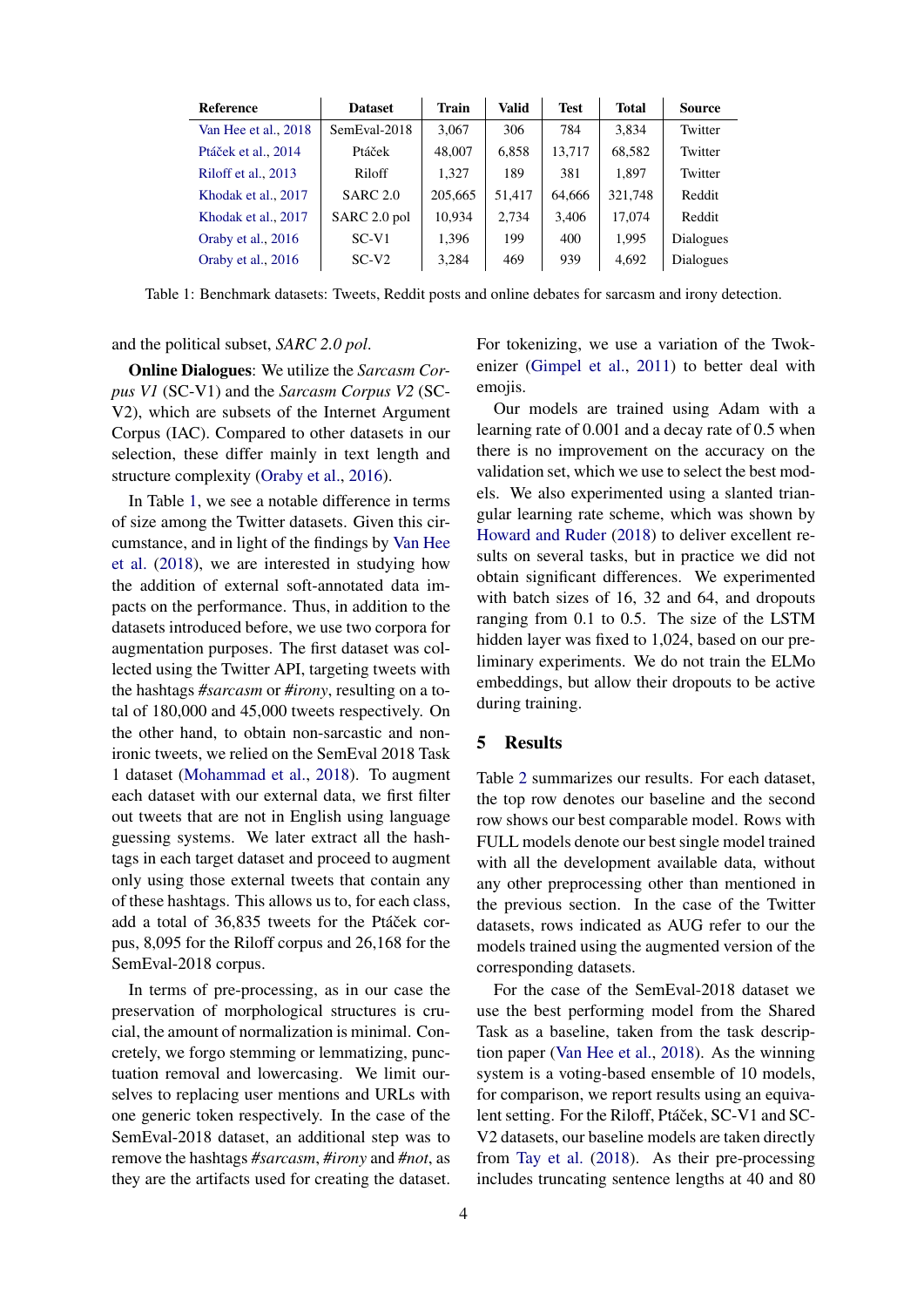| <b>Dataset</b> |                 | <b>Model</b>         | <b>Accuracy</b> | <b>Precision</b> | Recall | <b>F1-Score</b> |
|----------------|-----------------|----------------------|-----------------|------------------|--------|-----------------|
| Twitter        | SemEval-2018    | Wu et al. (2018)     | 0.735           | 0.630            | 0.801  | 0.705           |
|                |                 | ELMo-BiLSTM          | 0.708           | 0.696            | 0.697  | 0.696           |
|                |                 | ELMo-BiLSTM-FULL     | 0.702           | 0.689            | 0.689  | 0.689           |
|                |                 | ELMo-BiLSTM-AUG      | 0.658           | 0.651            | 0.657  | 0.651           |
|                | Riloff          | Tay et al. (2018)    | 0.823           | 0.738            | 0.732  | 0.732           |
|                |                 | ELMo-BiLSTM          | 0.842           | 0.759            | 0.750  | 0.759           |
|                |                 | ELMo-BiLSTM-FULL     | 0.858           | 0.778            | 0.735  | 0.753           |
|                |                 | ELMo-BiLSTM-AUG      | 0.798           | 0.684            | 0.708  | 0.694           |
|                | Ptáček          | Tay et al. (2018)    | 0.864           | 0.861            | 0.858  | 0.860           |
|                |                 | ELMo-BiLSTM          | 0.876           | 0.868            | 0.869  | 0.869           |
|                |                 | ELMo-BiLSTM-FULL     | 0.872           | 0.872            | 0.872  | 0.872           |
|                |                 | ELMo-BiLSTM-AUG      | 0.859           | 0.859            | 0.858  | 0.859           |
| Dialog         | $SC-V1$         | Tay et al. (2018)    | 0.632           | 0.639            | 0.637  | 0.632           |
|                |                 | ELMo-BiLSTM          | 0.646           | 0.650            | 0.646  | 0.644           |
|                |                 | ELMo-BiLSTM-FULL     | 0.633           | 0.633            | 0.633  | 0.633           |
|                | $SC-V2$         | Tay et al. (2018)    | 0.729           | 0.729            | 0.729  | 0.728           |
|                |                 | ELMo-BiLSTM          | 0.748           | 0.748            | 0.747  | 0.747           |
|                |                 | ELMo-BiLSTM-FULL     | 0.760           | 0.760            | 0.760  | 0.760           |
| Reddit         | <b>SARC 2.0</b> | Khodak et al. (2017) | 0.758           |                  |        |                 |
|                |                 | ELMo-BiLSTM          | 0.773           |                  |        |                 |
|                |                 | ELMo-BiLSTM-FULL     | 0.702           | 0.760            | 0.760  | 0.760           |
|                | SARC 2.0 pol    | Khodak et al. (2017) | 0.765           |                  |        |                 |
|                |                 | ELMo-BiLSTM          | 0.785           |                  |        |                 |
|                |                 | ELMo-BiLSTM-FULL     | 0.720           | 0.720            | 0.720  | 0.720           |

<span id="page-3-0"></span>Table 2: Summary of our obtained results.

tokens for the Twitter and Dialog datasets respectively, while always removing examples with less than 5 tokens, we replicate those steps and report our results under these settings. Finally, for the Reddit datasets, our baselines are taken from [Khodak et al.](#page-4-18) [\(2017\)](#page-4-18). Although their models are trained for binary classification, instead of reporting the performance in terms of standard classification evaluation metrics, their proposed evaluation task is predicting which of two given statements that share the same context is sarcastic, with performance measured solely by accuracy. We follow this and report our results.

In summary, we see our introduced models are able to outperform all previously proposed methods for all metrics, except for the SemEval-2018 best system. Although our approach yields higher Precision, it is not able to reach the given Recall and F1-Score. We note that in terms of singlemodel architectures, our setting offers increased performance compared to [Wu et al.](#page-5-3) [\(2018\)](#page-5-3) and their obtained F1-score of 0.674. Moreover, our system does so without requiring external features or multi-task learning. For the other tasks we are able to outperform [Tay et al.](#page-4-14) [\(2018\)](#page-4-14) without requiring any kind of intra-attention. This shows

the effectiveness of using pre-trained characterbased word representations, that allow us to recover many of the morpho-syntactic cues that tend to denote irony and sarcasm.

Finally, our experiments showed that enlarging existing Twitter datasets by adding external soft-labeled data from the same media source does not yield improvements in the overall performance. This complies with the observations made by [Van Hee et al.](#page-5-2) [\(2018\)](#page-5-2). Since we have designed our augmentation tactics to maximize the overlap in terms of topic, we believe the soft-annotated nature of the additional data we have used is the reason that keeps the model from improving further.

#### 6 Conclusions

We have presented a deep learning model based on character-level word representations obtained from ELMo. It is able to obtain the state of the art in sarcasm and irony detection in 6 out of 7 datasets derived from 3 different data sources. Our results also showed that the model does not benefit from using additional soft-labeled data in any of the three tested Twitter datasets, showing that manually-annotated data may be needed in order to improve the performance in this way.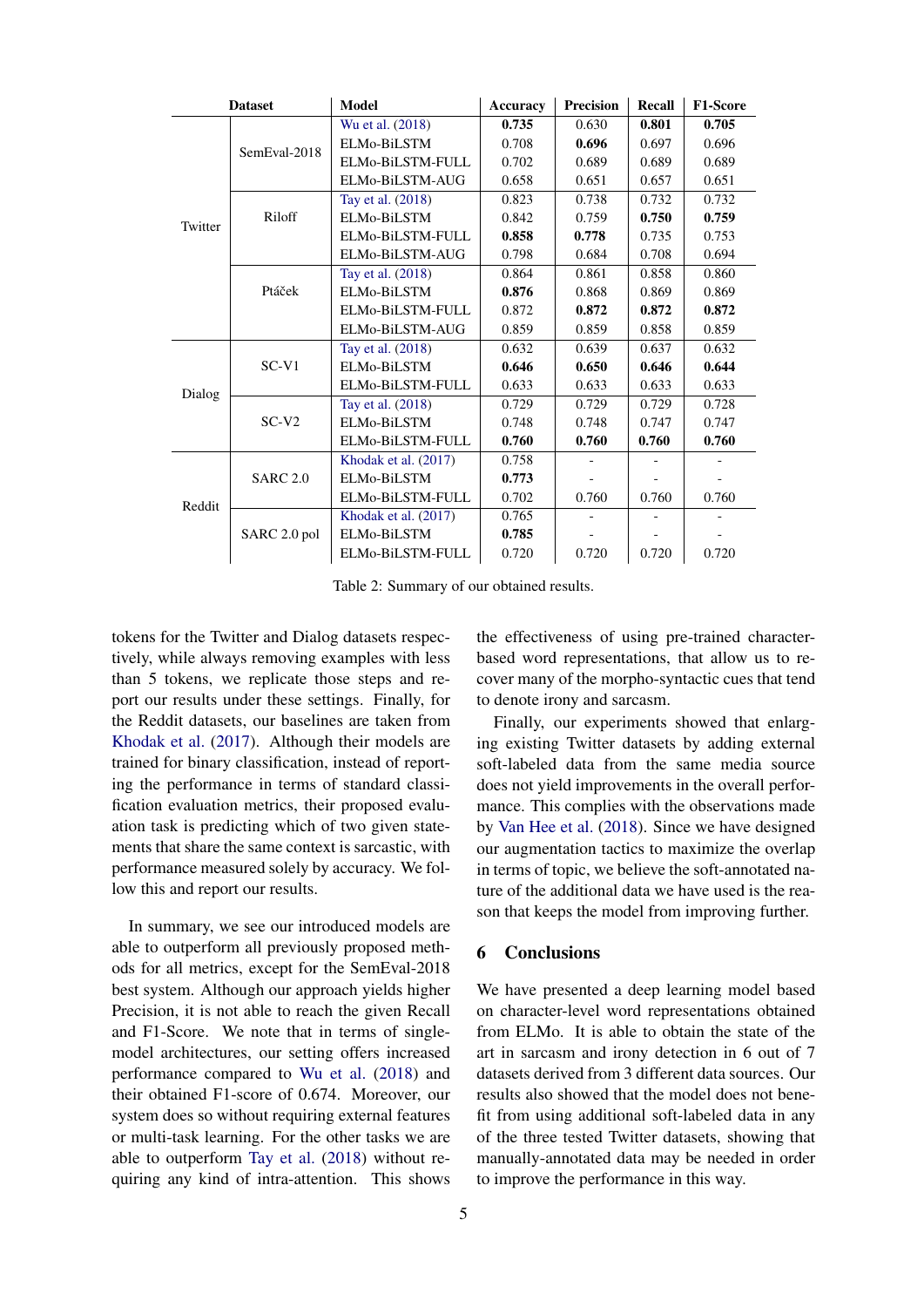#### References

- <span id="page-4-9"></span>S. K. Bharti, B. Vachha, R. K. Pradhan, K. S. Babu, and S. K. Jena. 2016. Sarcastic sentiment detection in tweets streamed in real time: a big data approach. *Digital Communications and Networks*, 2(3):108– 121.
- <span id="page-4-11"></span>Santosh Kumar Bharti, Korra Sathya Babu, and Sanjay Kumar Jena. 2015. Parsing-based Sarcasm Sentiment Recognition in Twitter Data. *Proceedings of the 2015 IEEE/ACM International Conference on Advances in Social Networks Analysis and Mining 2015 - ASONAM '15*, pages 1373–1380.
- <span id="page-4-2"></span>Pranali Chaudhari and Chaitali Chandankhede. 2017. Literature Survey of Sarcasm Detection. pages 2041–2046.
- <span id="page-4-16"></span>Ciprian Chelba, Tomas Mikolov, Mike Schuster, Qi Ge, Thorsten Brants, Phillipp Koehn, and Tony Robinson. 2014. One billion word benchmark for measuring progress in statistical language modeling. *Proceedings of the Annual Conference of the International Speech Communication Association, INTER-SPEECH*, pages 2635–2639.
- <span id="page-4-1"></span>Elena Filatova. 2012. Irony and Sarcasm: Corpus Generation and Analysis Using Crowdsourcing. *Lrec*, pages 392–398.
- <span id="page-4-21"></span>Kevin Gimpel, Nathan Schneider, Brendan O'Connor, Dipanjan Das, Daniel Mills, Jacob Eisenstein, Michael Heilman, Dani Yogatama, Jeffrey Flanigan, and Noah A. Smith. 2011. Part-of-speech tagging for twitter: Annotation, features, and experiments. In *Proceedings of the 49th Annual Meeting of the Association for Computational Linguistics: Human Language Technologies*, pages 42–47, Portland, Oregon, USA. Association for Computational Linguistics.
- <span id="page-4-5"></span>H. Paul Grice. 1975. Logic and Conversation. In Peter Cole and Jerry L. Morgan, editors, *Syntax and Semantics*, volume 3, pages 41–58. Academic Press, New York.
- <span id="page-4-22"></span>Jeremy Howard and Sebastian Ruder. 2018. Universal language model fine-tuning for text classification. In *Proceedings of the 56th Annual Meeting of the Association for Computational Linguistics (Volume 1: Long Papers)*, pages 328–339. Association for Computational Linguistics.
- <span id="page-4-15"></span>Aditya Joshi, Pushpak Bhattacharyya, and Mark James Carman. 2016. Automatic Sarcasm Detection: A Survey. 50(5).
- <span id="page-4-3"></span>Aditya Joshi, Vinita Sharma, and Pushpak Bhattacharyya. 2015. Harnessing Context Incongruity for Sarcasm Detection. *Proceedings of the 53rd Annual Meeting of the Association for Computational Linguistics and the 7th International Joint Conference on Natural Language Processing (Short Papers)*, 51(4):757–762.
- <span id="page-4-18"></span>Mikhail Khodak, Nikunj Saunshi, and Kiran Vodrahalli. 2017. A Large Self-Annotated Corpus for Sarcasm.
- <span id="page-4-8"></span>Florian Kunneman, Christine Liebrecht, Margotvan Mulken, and Antalvan den Bosch. 2015. Signalling sarcasm : From hyperbole to hashtag. *Information Processing & Management*.
- <span id="page-4-6"></span>Joan Lucariello. 1994. Situational Irony: A Concept of Events Gone Awry. *Journal of Experimental Psychology: General*, 123(2):129–145.
- <span id="page-4-20"></span>Saif M. Mohammad, Felipe Bravo-Marquez, Salameh Mohammad, and Svetlana Kiritchenko. 2018. SemEval-2018 Task 1 : Affect in Tweets. In *Proceedings of the 12th International Workshop on Semantic Evaluation (SemEval-2018)*, pages 1–17.
- <span id="page-4-19"></span>Shereen Oraby, Vrindavan Harrison, Lena Reed, Ernesto Hernandez, Ellen Riloff, and Marilyn Walker. 2016. Creating and Characterizing a Diverse Corpus of Sarcasm in Dialogue. *Proceedings of the 17th Annual Meeting of the Special Interest Group on Discourse and Dialogue*, (September):31– 41.
- <span id="page-4-0"></span>Bo Pang and Lillian Lee. 2006. Opinion Mining and Sentiment Analysis. *Foundations and Trends in Information Retrieval*, 1(2):91–231.
- <span id="page-4-10"></span>Matthew E. Peters, Mark Neumann, Mohit Iyyer, Matt Gardner, Christopher Clark, Kenton Lee, and Luke Zettlemoyer. 2018. Deep contextualized word representations.
- <span id="page-4-17"></span>Tomáš Ptáček, Ivan Habernal, and Jun Hong. 2014. Sarcasm Detection on Czech and English Twitter. *Proceedings of the 25th International Conference on Computational Linguistics: Technical Papers (COL-ING 2014), Citeseer*, pages 213–223.
- <span id="page-4-13"></span>Antonio Reyes, Paolo Rosso, and Tony Veale. 2013. A multidimensional approach for detecting irony in Twitter. *Language Resources and Evaluation*, 47(1):239–268.
- <span id="page-4-4"></span>Ellen Riloff, Ashequl Qadir, Prafulla Surve, Lalindra De Silva, Nathan Gilbert, and Ruihong Huang. 2013. Sarcasm as Contrast between a Positive Sentiment and Negative Situation. *Emnlp*, (Emnlp):704– 714.
- <span id="page-4-7"></span>Cameron Shelley. 2001. The bicoherence theory of situational irony. *Cognitive Science*, 25(5):775–818.
- <span id="page-4-14"></span>Yi Tay, Anh Tuan Luu, , Siu Cheung Hui, and Jian Su. 2018. Reasoning with sarcasm by reading inbetween. In *Proceedings of the 56th Annual Meeting of the Association for Computational Linguistics (Volume 1: Long Papers)*, pages 1010–1020. Association for Computational Linguistics.
- <span id="page-4-12"></span>Piyoros Tungthamthiti, Kiyoaki Shirai, and Masnizah Mohd. 2010. Recognition of Sarcasm in Microblogging Based on Sentiment Analysis and Coherence